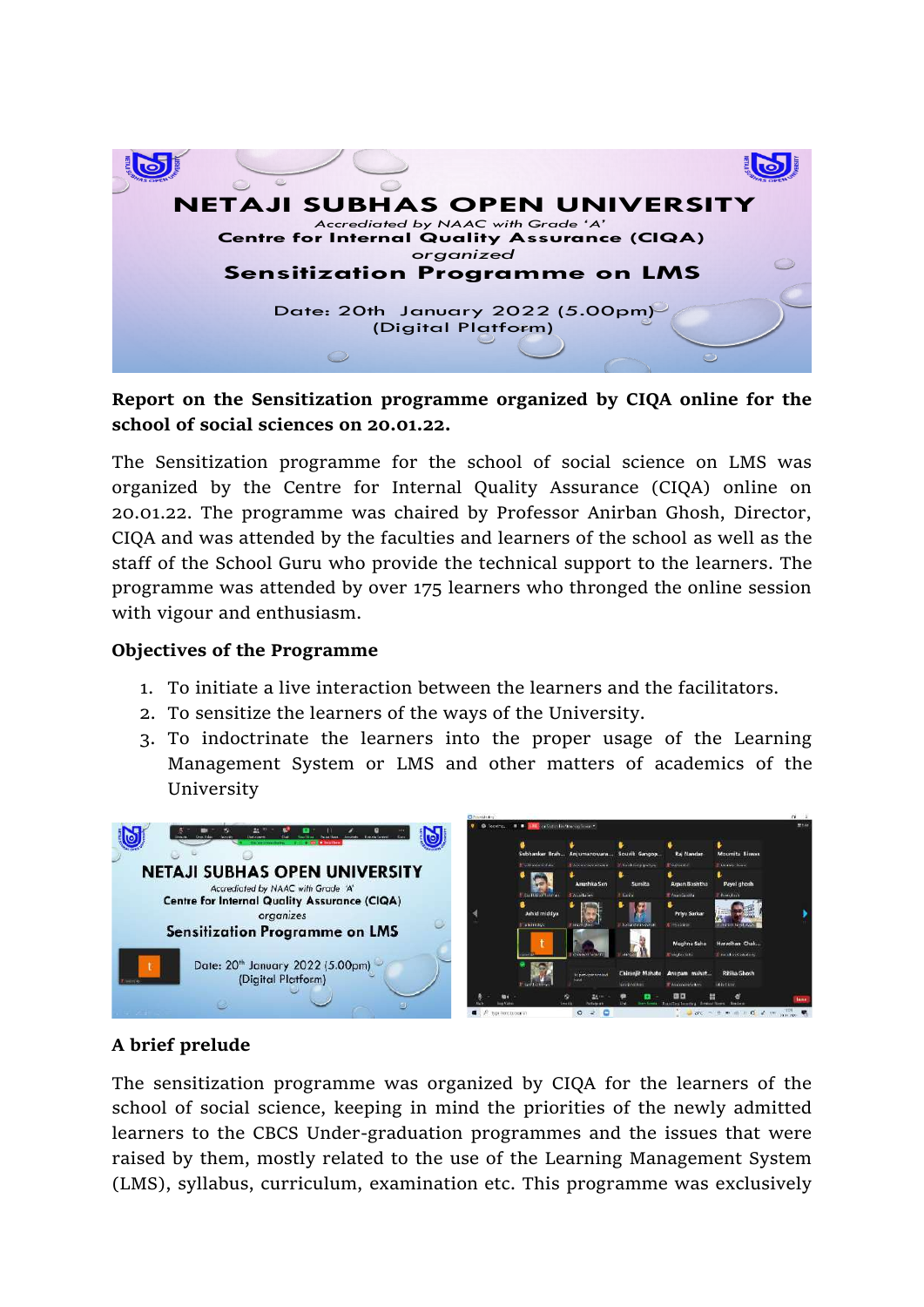organized for the school of social sciences and included the departments of History, Political Science and Sociology. The questions were raised by the newly inducted learners to the CBCS Programmes which was introduced by the University from the current session of 2021-22. Thorough and painstaking explanations were offered by the faculties present there. It was a kind of doubt clearing session which helped the learners immensely. CIQA had already organized an extensive induction session for its learners which helped indoctrinating them into the rigours of the programmes they were admitted to. The sensitization programme helped in further reinforcing this indoctrination drive so that learners could get under the skin of their respective programmes offered by the University in sync with the UGC Curriculum.



#### **The core of the programme**

The programme was attended by the learners of the all three schools mentioned above in presence of the faculties and the members of the Technical Team, who regularly renders the technical aid to the learners. The programme was much in need of the hour because accessing to so many students online is a tedious process which often raises issues which must be addressed properly to make the system even more accessible to the learners. The university had been taking online classes for its learners and especially in the pandemic periods it had been extremely popular with its learners. It is a rigorous and herculean to task to reach out to thousands of learners online from report pockets of the districts a far and providing them all the necessary intimations and information of their classes and other sessions in advance. The sensitization programmes helped the learners to seek clarification for issues ranging from ways to attend online classes, renewal to their programmes, syllabus, accessing of SLMs, question formats, semester basics and curriculum etc. It was a be all and an end all programme for all the learners of the social science since they clarified all their doubts that flooded their minds. The faculties of the stated disciplines were also present to clear their doubts and offer them explanations with patience and diligence.

The technical staff of the School Guru acclimatized the learners to the proper ways of using the Lms lest they feel befuddled and lose their way. The